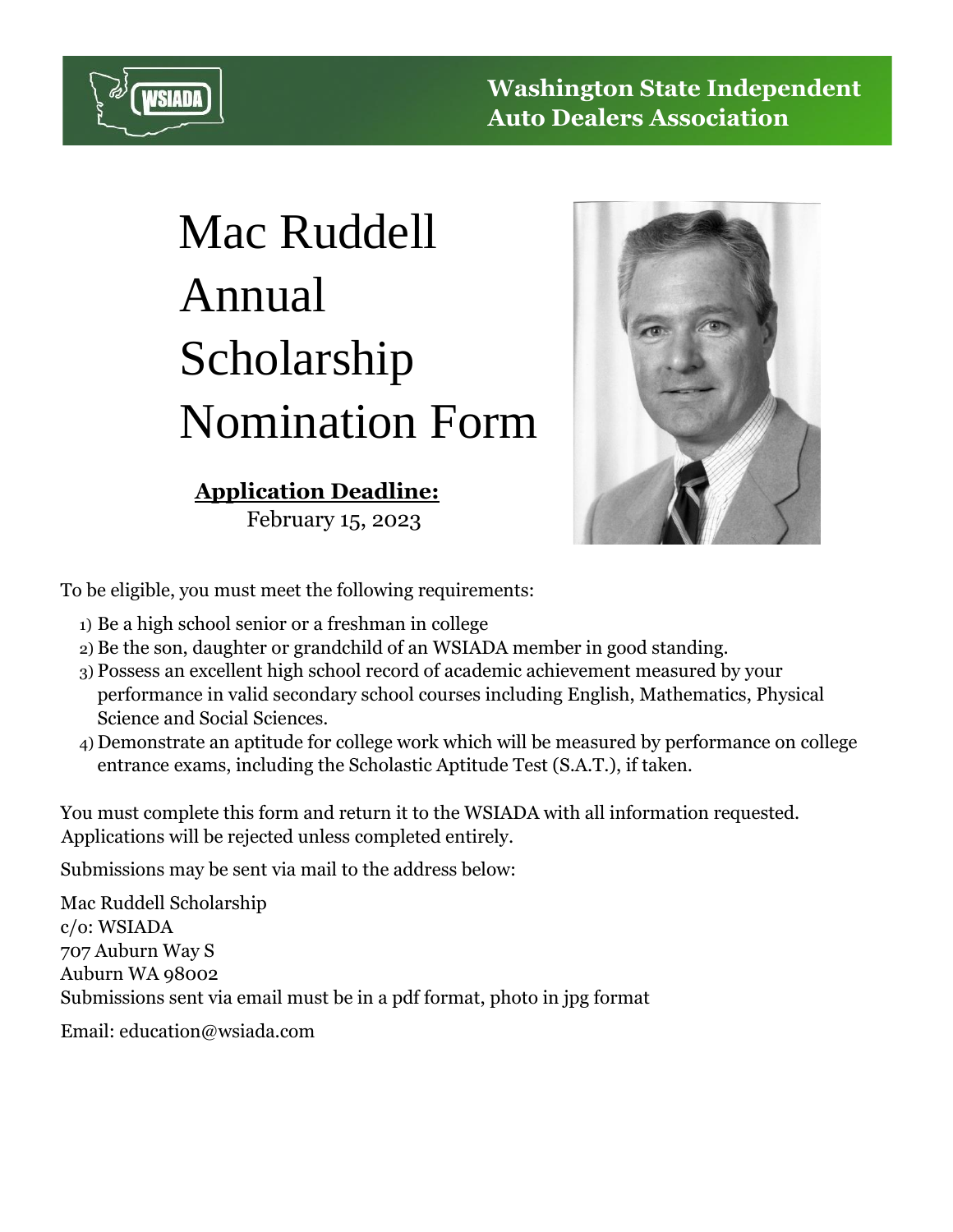

## Mac Ruddell Annual Scholarship Application

| Nominee:                      |  |                                                                                                                |  |  |
|-------------------------------|--|----------------------------------------------------------------------------------------------------------------|--|--|
|                               |  |                                                                                                                |  |  |
|                               |  |                                                                                                                |  |  |
|                               |  |                                                                                                                |  |  |
|                               |  | Date of Birth: __________________________________College Student ID # (if available): ________________________ |  |  |
|                               |  |                                                                                                                |  |  |
|                               |  |                                                                                                                |  |  |
| <b>High School:</b>           |  |                                                                                                                |  |  |
|                               |  |                                                                                                                |  |  |
|                               |  |                                                                                                                |  |  |
|                               |  |                                                                                                                |  |  |
| <b>Sponsor:</b>               |  |                                                                                                                |  |  |
|                               |  |                                                                                                                |  |  |
|                               |  |                                                                                                                |  |  |
| Must be current WSIADA member |  |                                                                                                                |  |  |
|                               |  |                                                                                                                |  |  |
|                               |  |                                                                                                                |  |  |
|                               |  |                                                                                                                |  |  |